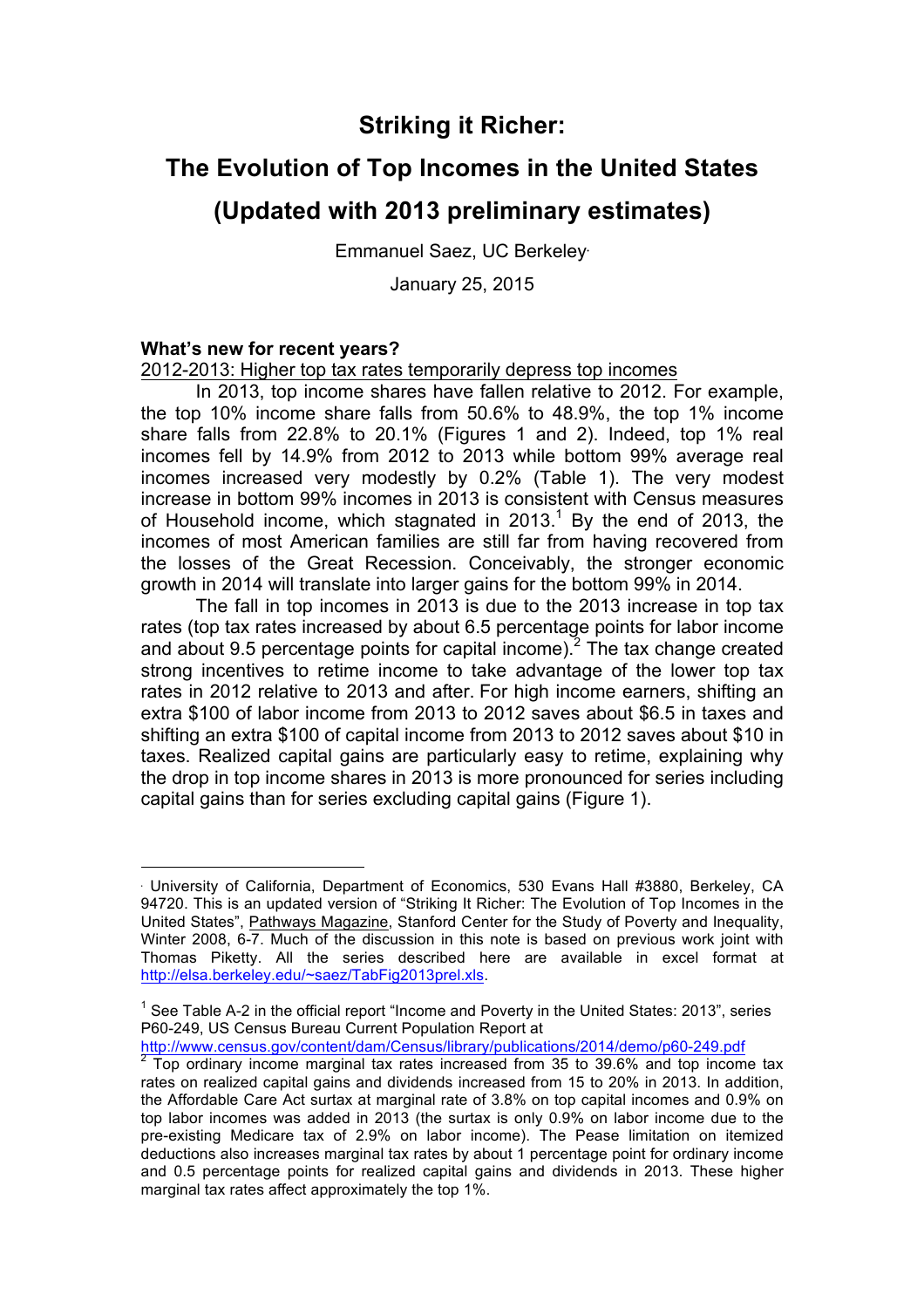This retiming inflates 2012 top income shares and depresses 2013 top income shares.<sup>3</sup> Hence, it is likely that top income shares will rebound in 2014, although they will probably not be quite as high as in 2012. Even depressed by income retiming, the top 1% income share in 2013 remains above 20%, more than twice as high as in the 1970s. Hence, it seems very unlikely that the current top tax rate increases will be sufficient to curb the dramatic ascent of top 1% income shares. To cast light on this, we will try to post preliminary estimates for 2014 in June 2015.

#### 2009-2012: Uneven recovery from the Great Recession

From 2009 to 2012, average real income per family grew modestly by 6.9% (Table 1). However, the gains were very uneven. Top 1% incomes grew by 34.7% while bottom 99% incomes grew only by 0.8% from 2009 to 2012. Hence, the top 1% captured 91% of the income gains in the first three years of the recovery.

Overall, these results suggest that the Great Recession has only depressed top income shares temporarily and will not undo any of the dramatic increase in top income shares that has taken place since the 1970s. Looking further ahead, based on the US historical record, falls in income concentration due to economic downturns are temporary unless drastic regulation and tax policy changes are implemented and prevent income concentration from bouncing back. Such policy changes took place after the Great Depression during the New Deal and permanently reduced income concentration until the 1970s (Figures 2, 3). In contrast, recent downturns, such as the 2001 recession, lead to only very temporary drops in income concentration (Figures 2, 3).

The policy changes that took place coming out of the Great Recession (financial regulation and top tax rate increase in 2013) are not negligible but they are modest relative to the policy changes that took place coming out of the Great Depression. Therefore, it seems unlikely that US income concentration will fall much in the coming years.

#### Great Recession 2007-2009

During the Great Recession, from 2007 to 2009, average real income per family declined dramatically by 17.4% (Table 1),<sup>4</sup> the largest two-year

 $3$  Indeed, previous expected top tax rate increases (such as in 1993 for ordinary income and in 1987 for realized capital gains) also produced significant retiming.

<sup>4</sup> This decline is much larger than the real official GDP decline of 3.1% from 2007-2009 for several reasons. First, our income measure includes realized capital gains while realized capital gains are not included in GDP. Our average real income measure excluding capital gains decreased by 10.8% (instead of 17.4%). Second, the total number of US families increased by 2.5% from 2007 to 2009 mechanically reducing income growth per family relative to aggregate income growth. Third, nominal GDP decreased by 0.6% while the total market nominal income aggregate we use (when excluding realized capital gains) decreased by 5.5%. This discrepancy is due to several factors: (a) nominal GDP decreased only by 0.4% while nominal National Income (conceptually closer to our measure) decreased by 2%. In net, income items included in National Income but excluded from our income measure grew over the 2007-2009 period. The main items are supplements to wages and salaries (mostly employer provided benefits), rental income of persons (which imputes rents for homeowners), and undistributed profits of corporations (see National Income by Type of Income, Table 1.12, http://www.bea.gov/national/nipaweb/SelectTable.asp).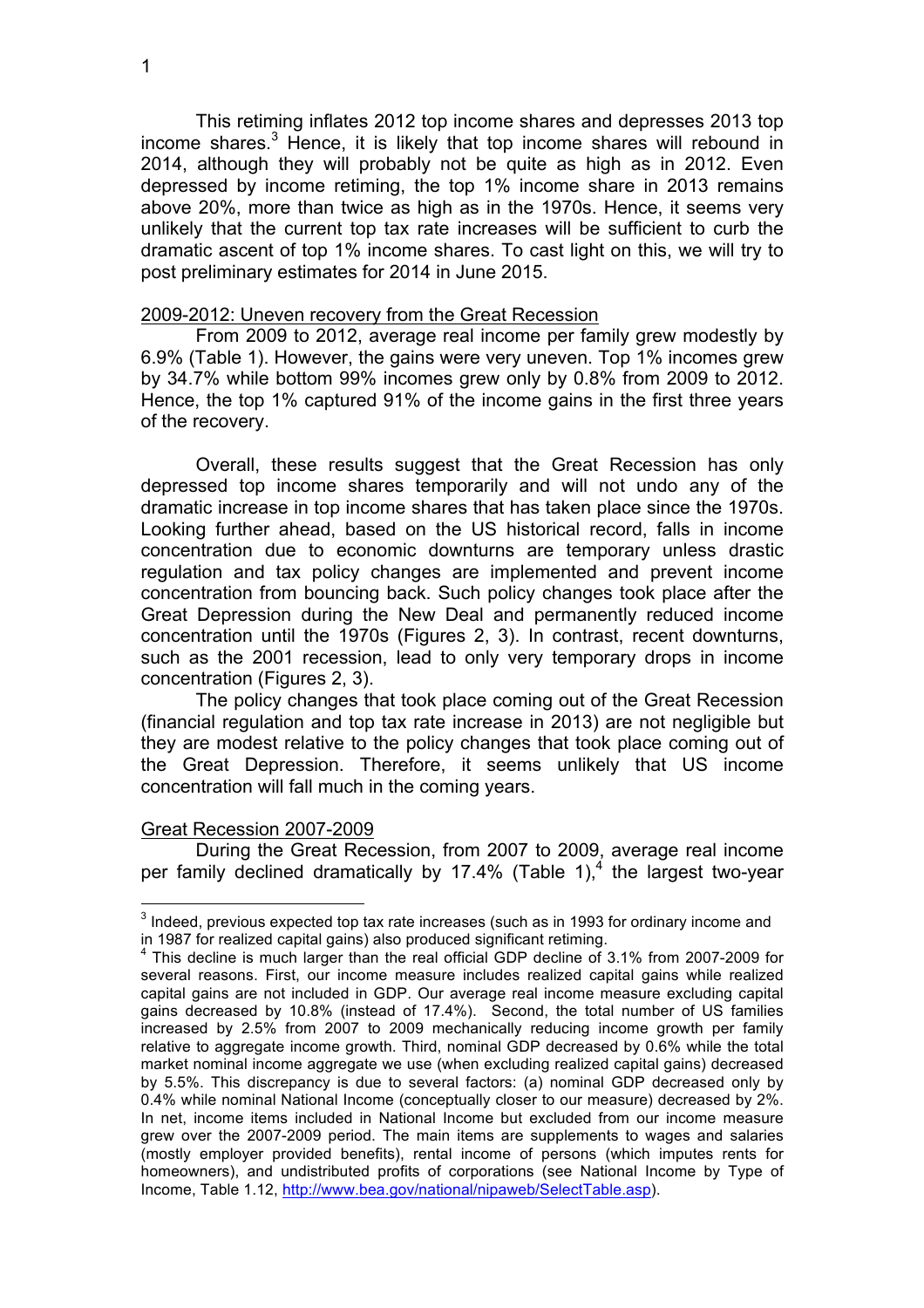drop since the Great Depression. Average real income for the top percentile fell even faster (36.3 percent decline, Table 1), which lead to a decrease in the top percentile income share from 23.5 to 18.1 percent (Figure 2). Average real income for the bottom 99% also fell sharply by 11.6%, also by far the largest two-year decline since the Great Depression. This drop of 11.6% more than erases the 6.8% income gain from 2002 to 2007 for the bottom 99%.

The fall in top decile income share from 2007 to 2009 is actually less than during the 2001 recession from 2000 to 2002, in part because the Great recession has hit bottom 99% incomes much harder than the 2001 recession (Table 1), and in part because upper incomes excluding realized capital gains have resisted relatively well during the Great Recession.

### **New Filing Season Distributional Statistics**

Timely distributional statistics are central to enlighten the public policy debate. Distributional statistics used to estimate our series are produced by the Statistics of Income Division of the Internal Revenue Service (http://www.irs.gov/uac/Tax-Stats-2). Those statistics are extremely high quality and final, but come with an almost 2-year lag (statistics for year 2011 incomes have just been published in the summer of year 2013).

In 2012, the Statistics of Income division has started publishing filing season statistics by size of income at http://www.irs.gov/uac/Filing-Season-Statistics

These statistics can be used to project the distribution of incomes for the fullyear. It is possible to project reliable full-year statistics by June of the following year when most of the returns filed before the regular April 15 deadline have been processed by IRS. $5$  We have used filing season statistics for 2013 incomes to produce preliminary 2013 estimates. The projection assumes that, in each income bracket, the fraction of tax returns processed by July 2014 for 2013 returns is the same as the fraction of tax returns processed by July 2013 for 2012 returns. Because 2013 statistics are based on a projection, they are preliminary and will be updated when more complete statistics for year 2013 become available.

## **Text of "Striking it Richer" updated with 2013 estimates**

The recent dramatic rise in income inequality in the United States is well documented. But we know less about which groups are winners and which are losers, or how this may have changed over time. Is most of the income growth being captured by an extremely small income elite? Or is a broader upper middle class profiting? And are capitalists or salaried managers and professionals the main winners? I explore these questions with a uniquely long-term historical view that allows me to place current developments in deeper context than is typically the case.

Efforts at analyzing long-term trends are often hampered by a lack of good data. In the United States, and most other countries, household income surveys virtually did not exist prior to 1960. The only data source consistently available on a long-run basis is tax data. The U.S. government has published

<sup>&</sup>lt;sup>5</sup> Taxpayers who request a 6-month filing extension generally do not file until October 15. Their tax returns are therefore not processed by IRS until the month of November. A substantial fraction of very high income returns use the filing extension. Hence, estimates based on filing season statistics are not exactly equal to final statistics.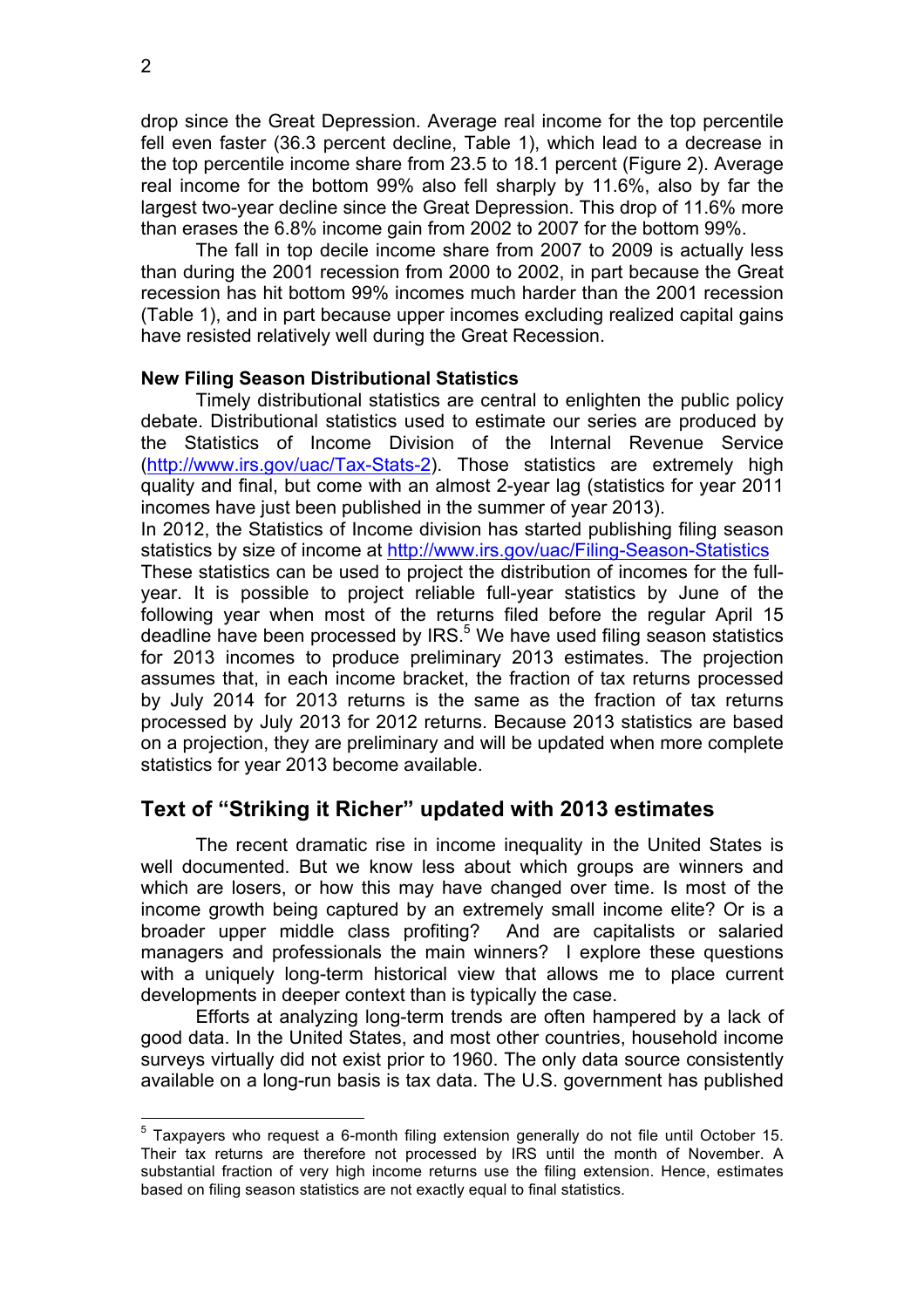detailed statistics on income reported for tax purposes since 1913, when the modern federal income tax started. These statistics report the number of taxpayers and their total income and tax liability for a large number of income brackets. Combining these data with population census data and aggregate income sources, one can estimate the share of total personal income accruing to various upper-income groups, such as the top 10 percent or top 1 percent.

We define income as the sum of all income components reported on tax returns (wages and salaries, pensions received, profits from businesses, capital income such as dividends, interest, or rents, and realized capital gains) before individual income taxes. We exclude government transfers such as Social Security retirement benefits or unemployment compensation benefits from our income definition. Non-taxable fringe benefits such as employer provided health insurance is also excluded from our income definition. Therefore, our income measure is defined as cash market income before individual income taxes.

### **Evidence on U.S. top income shares**

Figure 1 presents the pre-tax income share of the top decile since 1917 in the United States. In 2013, the top decile includes all families with market income above \$116,500. The overall pattern of the top decile share over the century is U-shaped. The share of the top decile is around 45 percent from the mid-1920s to 1940. It declines substantially to just above 32.5 percent in four years during World War II and stays fairly stable around 33 percent until the 1970s. Such an abrupt decline, concentrated exactly during the war years, cannot easily be reconciled with slow technological changes and suggests instead that the shock of the war played a key and lasting role in shaping income concentration in the United States. After decades of stability in the post-war period, the top decile share has increased dramatically over the last twenty-five years and has now regained its pre-war level. Indeed, the top decile share in 2012 is equal to 50.6 percent, a level higher than any other year since 1917 and even surpasses 1928, the peak of stock market bubble in the "roaring" 1920s.

Figure 2 decomposes the top decile into the top percentile (families with income above \$394,000 in 2012) and the next 4 percent (families with income between \$161,000 and \$394,000), and the bottom half of the top decile (families with income between \$114,000 and \$161,000). Interestingly, most of the fluctuations of the top decile are due to fluctuations within the top percentile. The drop in the next two groups during World War II is far less dramatic, and they recover from the WWII shock relatively quickly. Finally, their shares do not increase much during the recent decades. In contrast, the top percentile has gone through enormous fluctuations along the course of the twentieth century, from about 18 percent before WWI, to a peak to almost 24 percent in the late 1920s, to only about 9 percent during the 1960s-1970s, and back to almost 23.5 percent by 2007. Those at the very top of the income distribution therefore play a central role in the evolution of U.S. inequality over the course of the twentieth century.

The implications of these fluctuations at the very top can also be seen when we examine trends in *real* income growth per family between the top 1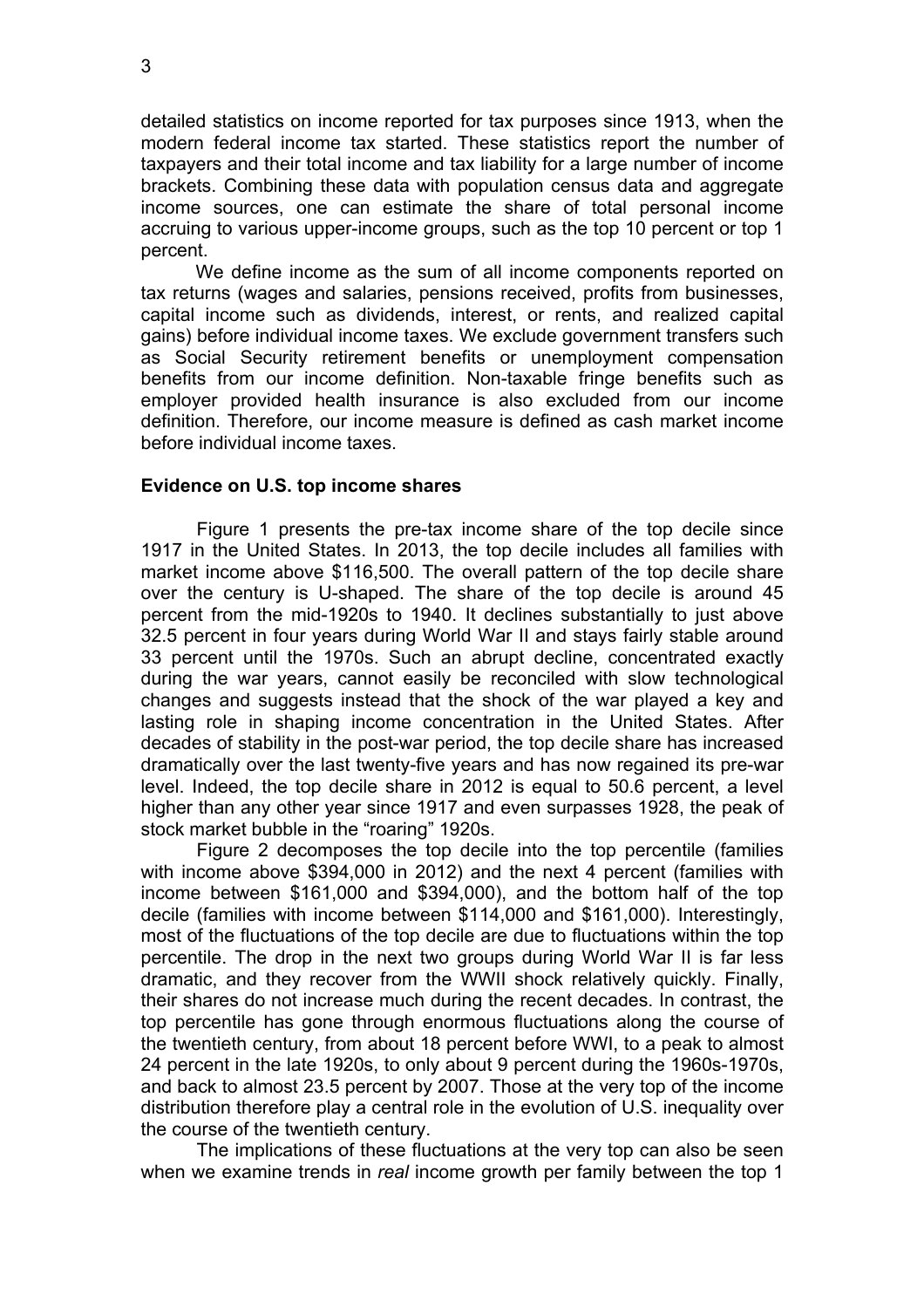percent and the bottom 99 percent in recent years as illustrated on Table 1. From 1993 to 2013, for example, average real incomes per family grew by only 15.1% over this 20 year period (implying an annual growth rate of .71%). However, if one excludes the top 1 percent, average real incomes of the bottom 99% grew only by 7.3% from 1993 to 2013 (implying an annual growth rate of .35%). Top 1 percent incomes grew by 62.4% from 1993 to 2013 (implying a 2.45% annual growth rate). This implies that top 1 percent incomes captured almost 60% of the overall economic growth of real incomes per family over the period 1993-2013.

The 1993–2013 period encompasses, however, a dramatic shift in how the bottom 99 percent of the income distribution fared. Table 1 next distinguishes between five sub-periods: (1) the 1993–2000 expansion of the Clinton administrations, (2) the 2000-2002 recession, (3) the 2002-2007 expansion of the Bush administrations, (4) the 2007-2009 Great Recession, (5) and 2009-2013. During both expansions, the incomes of the top 1 percent grew extremely quickly by 98.7% and 61.8% respectively. However, while the bottom 99 percent of incomes grew at a solid pace of 20.3% from 1993 to 2000, these incomes grew only 6.8% percent from 2002 to 2007. As a result, in the economic expansion of 2002-2007, the top 1 percent captured two thirds of income growth. Those results may help explain the disconnect between the economic experiences of the public and the solid macroeconomic growth posted by the U.S. economy from 2002 to 2007. Those results may also help explain why the dramatic growth in top incomes during the Clinton administration did not generate much public outcry while there has been a great level of attention to top incomes in the press and in the public debate since 2005.

During both recessions, the top 1 percent incomes fell sharply, by 30.8% from 2000 to 2002, and by 36.3% from 2007 to 2009. The primary driver of the fall in top incomes during those recessions is the stock market crash which reduces dramatically realized capital gains, and, especially in the 2000-2002 period, the value of executive stock-options. However, bottom 99 percent incomes fell by 11.6% from 2007 to 2009 while they fell only by 6.5 percent from 2000 to 2002. Therefore, the top 1 percent absorbed a larger fraction of losses in the 2000-2002 recession (57%) than in the Great recession (49%). The 11.6 percent fall in bottom 99 percent incomes is the largest fall on record in any two year period since the Great Depression of 1929-1933.

From 2009 to 2012, average real income per family grew modestly by 6.9% (Table 1) but the gains were very uneven. Top 1% incomes grew by 34.7% while bottom 99% incomes grew only by 0.8%. Hence, the top 1% captured 91% of the income gains in the first three years of the recovery. From 2009 to 2010, top 1% grew fast and then stagnated from 2010 to 2011. Bottom 99% stagnated both from 2009 to 2010 and from 2010 to 2011. Top 1% incomes increased sharply from 2011 to 2012 while bottom 99% incomes grew only modestly.<sup>6</sup> Top 1% incomes fell in 2013, likely due to a retiming of

 $6$  The exact percentage 91% is sensitive to measurement error, especially the growth in the total number of families from 2009 to 2012, estimated from the Current Population Survey. However, the conclusion that most of the gains from economic growth was captured by the top 1% is not in doubt.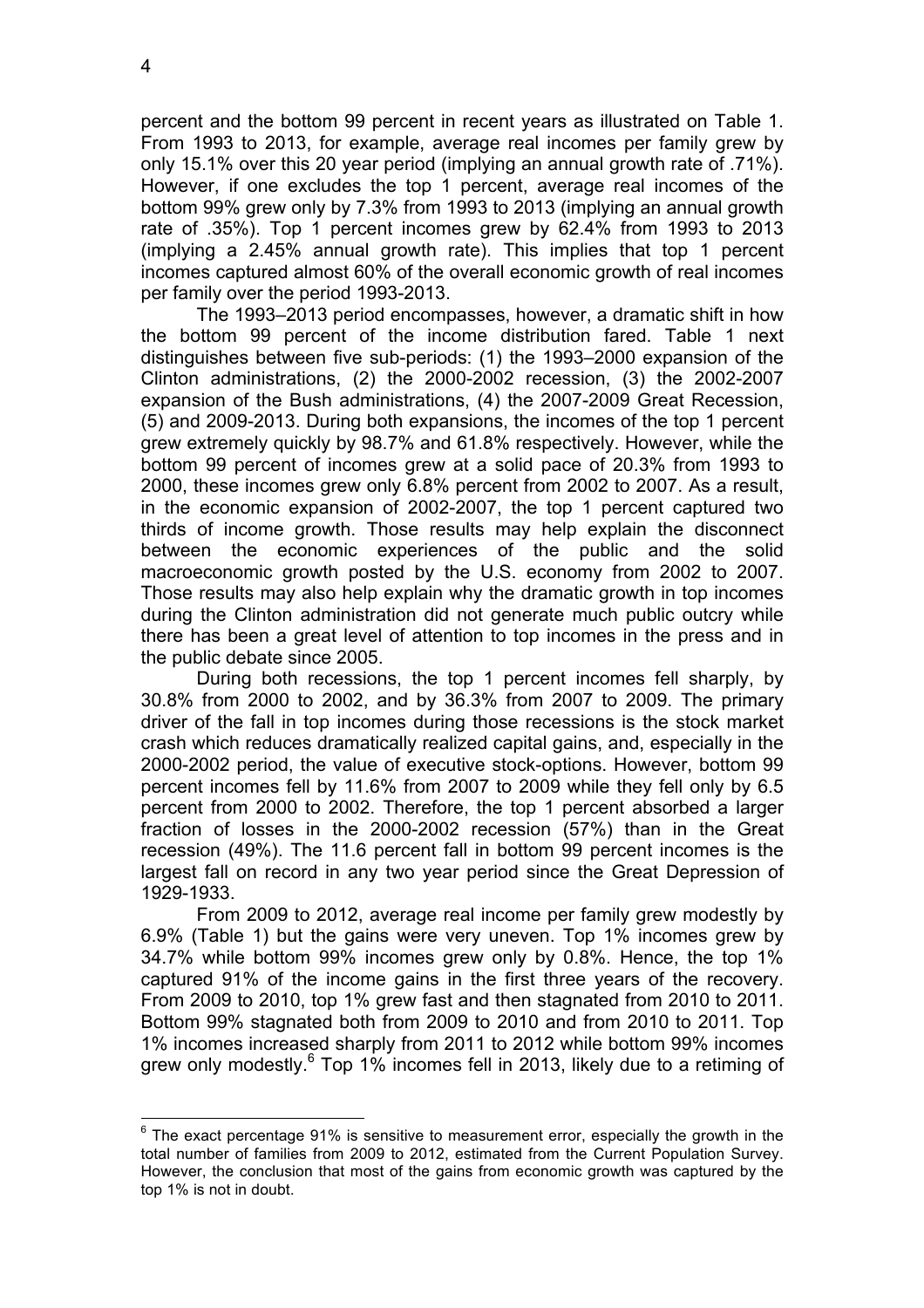income from 2013 to 2012 to take advantage of the low top tax rates of 2012 before the top tax rates increase in 2013.

The top percentile share declined during WWI, recovered during the 1920s boom, and declined again during the great depression and WWII. This very specific timing, together with the fact that very high incomes account for a disproportionate share of the total decline in inequality, strongly suggests that the shocks incurred by capital owners during 1914 to 1945 (depression and wars) played a key role.<sup>7</sup> Indeed, from 1913 and up to the 1970s, very top incomes were mostly composed of capital income (mostly dividend income) and to a smaller extent business income, the wage income share being very modest. Therefore, the large decline of top incomes observed during the 1914-1960 period is predominantly a capital income phenomenon.

Interestingly, the income composition pattern at the very top has changed considerably over the century. The share of wage and salary income has increased sharply from the 1920s to the present, and especially since the 1970s. Therefore, a significant fraction of the surge in top incomes since 1970 is due to an explosion of top wages and salaries. Indeed, estimates based purely on wages and salaries show that the share of total wages and salaries earned by the top 1 percent wage income earners has jumped from 5.1 percent in 1970 to 12.4 percent in 2007.<sup>8</sup>

Evidence based on the wealth distribution is consistent with those facts. Estimates of wealth concentration, measured by the share of total wealth accruing to top 1 percent wealth holders, constructed by Wojciech Kopczuk and myself from estate tax returns for the 1916-2000 period in the United States show a precipitous decline in the first part of the century with only fairly modest increases in recent decades. The evidence suggests that top incomes earners today are not "rentiers" deriving their incomes from past wealth but rather are "working rich," highly paid employees or new entrepreneurs who have not yet accumulated fortunes comparable to those accumulated during the Gilded Age. Such a pattern might not last for very long. The drastic cuts of the federal tax on large estates could certainly accelerate the path toward the reconstitution of the great wealth concentration that existed in the U.S. economy before the Great Depression.

The labor market has been creating much more inequality over the last thirty years, with the very top earners capturing a large fraction of macroeconomic productivity gains. A number of factors may help explain this increase in inequality, not only underlying technological changes but also the retreat of institutions developed during the New Deal and World War II - such as progressive tax policies, powerful unions, corporate provision of health and retirement benefits, and changing social norms regarding pay inequality. We need to decide as a society whether this increase in income inequality is efficient and acceptable and, if not, what mix of institutional and tax reforms should be developed to counter it.

1

 $<sup>7</sup>$  The negative effect of the wars on top incomes can be explained in part by the large tax</sup> increases enacted to finance the wars. During both wars, the corporate income tax was drastically increased and this reduced mechanically the distributions to stockholders.<br><sup>8</sup> Interestingly, this dramatic increase in top wage incomes has not been mitigated by an

increase in mobility at the top of the wage distribution. As Wojciech Kopczuk, myself, and Jae Song have shown in a separate paper, the probability of staying in the top 1 percent wage income group from one year to the next has remained remarkably stable since the 1970s.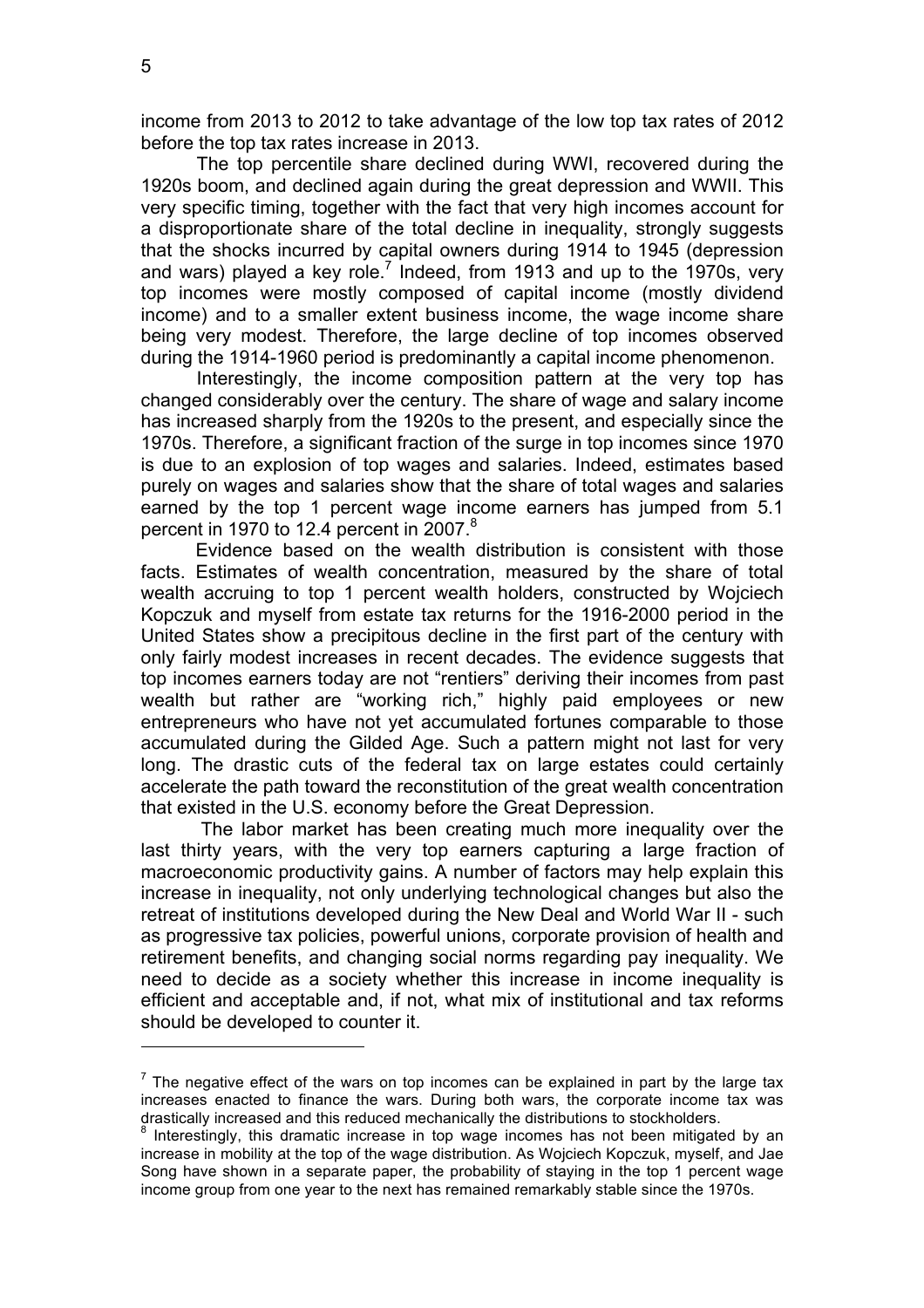|                                           | <b>Average Income</b><br><b>Real Growth</b><br>(1) | Top 1% Incomes<br><b>Real Growth</b><br>(2) | Bottom 99%<br><b>Incomes Real</b><br>Growth<br>(3) | <b>Fraction of total</b><br>growth (or loss)<br>captured by top 1%<br>(4) |
|-------------------------------------------|----------------------------------------------------|---------------------------------------------|----------------------------------------------------|---------------------------------------------------------------------------|
| <b>Full period</b><br>1993-2013           | 15.1%                                              | 62.4%                                       | 7.3%                                               | <b>59%</b>                                                                |
| <b>Clinton Expansion</b><br>1993-2000     | 31.5%                                              | 98.7%                                       | 20.3%                                              | 45%                                                                       |
| 2001 Recession<br>2000-2002               | $-11.7%$                                           | $-30.8%$                                    | $-6.5%$                                            | 57%                                                                       |
| <b>Bush Expansion</b><br>2002-2007        | 16.1%                                              | 61.8%                                       | 6.8%                                               | 65%                                                                       |
| <b>Great Recession 2007-</b><br>2009      | $-17.4%$                                           | $-36.3%$                                    | $-11.6%$                                           | 49%                                                                       |
| Recovery<br>2009-2012<br>Top tax increase | 6.9%                                               | 34.7%                                       | 0.8%                                               | 91%                                                                       |
| 2012-2013                                 | $-3.2%$                                            | $-14.9%$                                    | 0.2%                                               | 106%                                                                      |

### **Table 1. Real Income Growth by Groups**

Computations based on family market income including realized capital gains (before individual taxes).

Incomes exclude government transfers (such as unemployment insurance and social security) and non-taxable fringe benefits. Incomes are deflated using the Consumer Price Index.

Column (4) reports the fraction of total real family income growth (or loss) captured by the top 1%.

For example, from 2002 to 2007, average real family incomes grew by 16.1% but 65% of that growth

accrued to the top 1% while only 35% of that growth accrued to the bottom 99% of US families.

Source: Piketty and Saez (2003), series updated to 2013.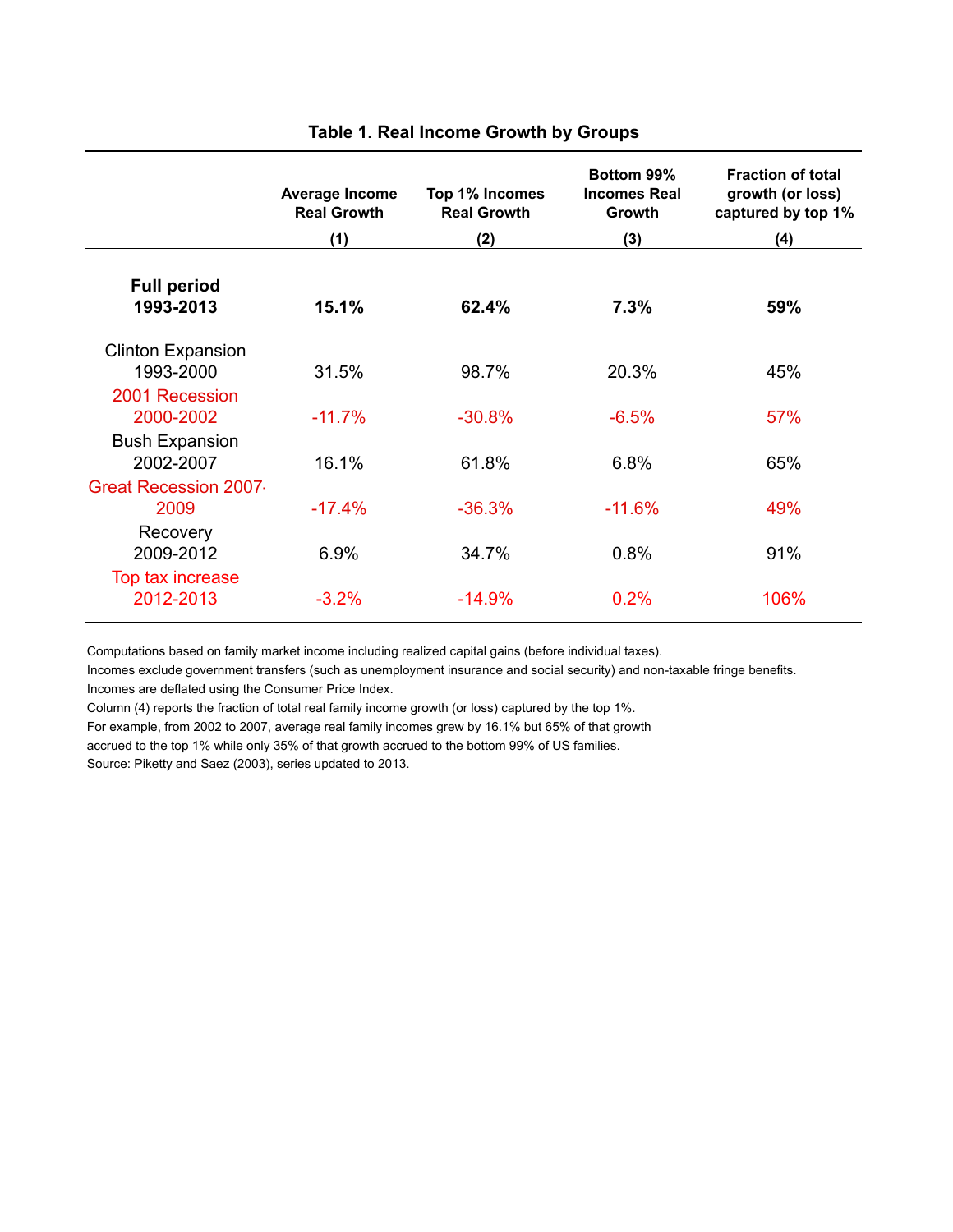

**FIGURE 1** The Top Decile Income Share, 1917-2013

Source: Table A1 and Table A3, col. P90-100.

Income is defined as market income (and excludes government transfers).

In 2013, top decile includes all families with annual income above \$116,500.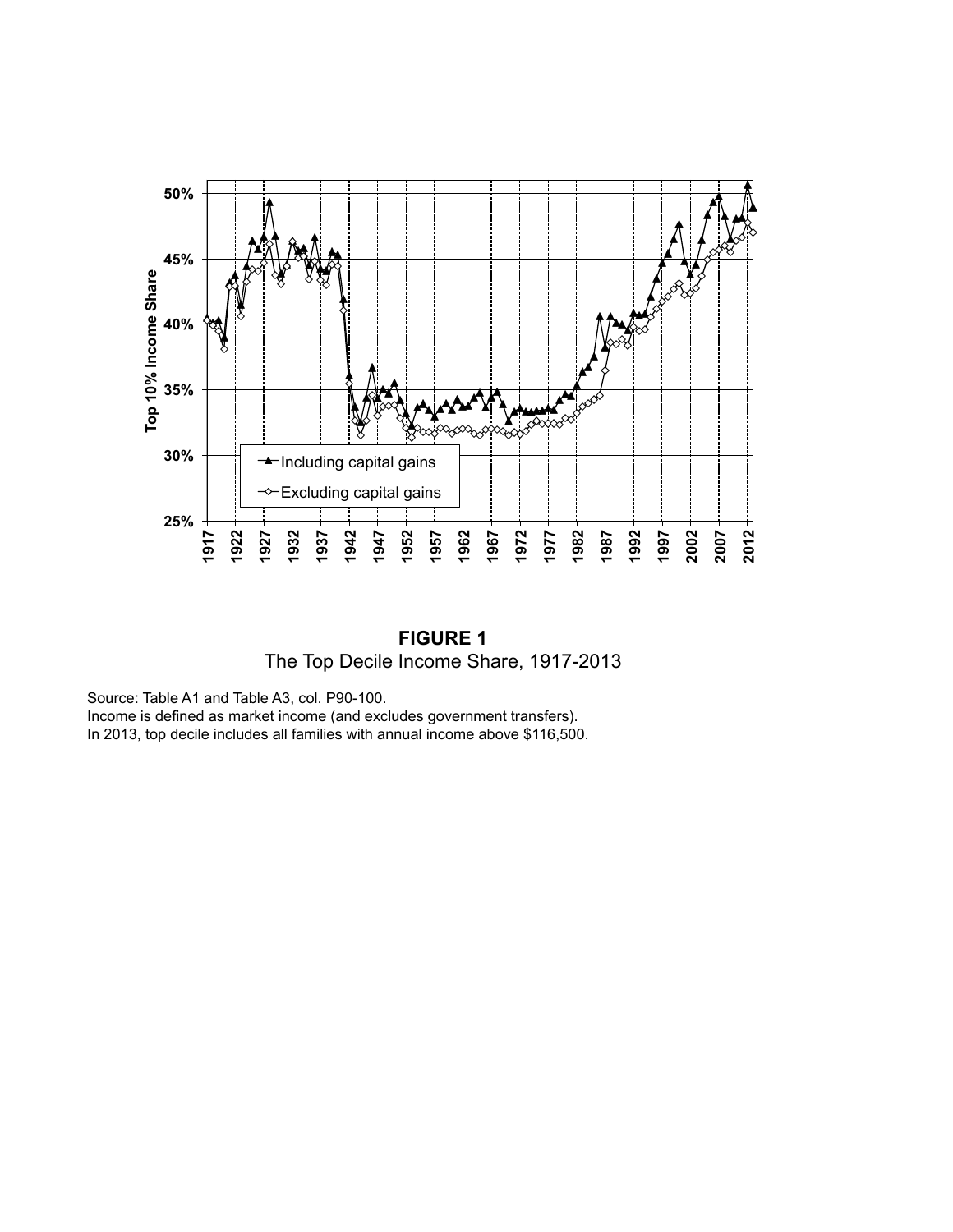

## **FIGURE 2**

Decomposing the Top Decile US Income Share into 3 Groups, 1913-2013

Source: Table A3, cols. P90-95, P95-99, P99-100.

Income is defined as market income including capital gains.

Top 1% denotes the top percentile (families with annual income above \$392,000 in 2013)

Top 5-1% denotes the next 4% (families with annual income between \$165,500 and \$392,000 in 2013) Top 10-5% denotes the next 5% (bottom half of the top decile, families with annual income

between \$116,500 and \$165,500 in 2013).